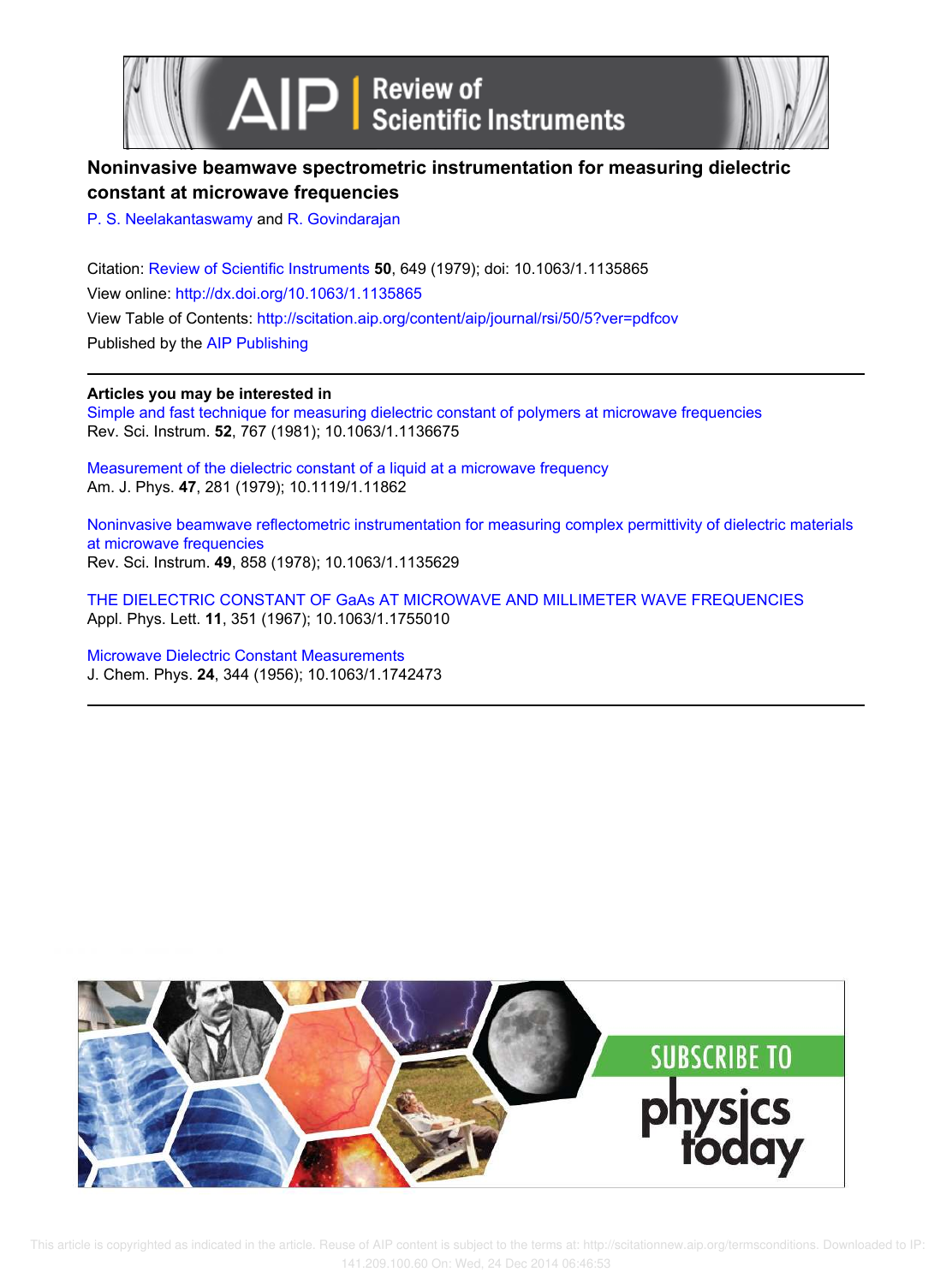# **Noninvasive beam-wave spectrometric instrumentation for measuring dielectric constant at microwave frequencies**

P. S. Neelakantaswamy<sup>a)</sup> and R. Govindarajan

*Department of Electrical Engineering. Indian Institute of Technology. Madras 600036. India*  (Received 19 June 1978; in final form, 7 November 1978)

From the characteristics of the reflected Gaussian beam-wave for oblique incidence, measured with a spectrometer arrangement, the dielectric properties of a selectively exposed region of a dielectric slab are ascertained at microwave frequencies. For this purpose, a focused (Gaussian) microwave beam is launched from a suitable applicator to irradiate obliquely a selected portion of the test dielectric and the complex reflection coefficient is measured and analyzed. Further, the magnitude of the angular shift involved in the direction of the reflected beam is also used to calculate the dielectric constant. Application of this method to noninvasive measurements of dielectric properties of selective partial-bodies of commercial dielectrics and biological substances is discussed.

### INTRODUCTION

Recently, the necessity to irradiate (to expose) only a part of a whole dielectric body in order to ascertain the dielectric nature of the selectively exposed region was discussed by Neelakantaswamy<sup>1</sup> elsewhere in detail. It was indicated that such partial body measurements are often required in biological experiments wherein, for dosimetric/therapeutic purposes, the dielectric properties of only a small portion of a human body or an animal in vivo (or in vitro) are to be determined. To meet this requirement, a noncontact measurement technique was evolved by Neelakantaswamy<sup>1</sup> involving a reflectometric instrumentation formed by a microwave Gaussian-beam launcher plus a monostatic bridge arrangement. The launcher is designed to irradiate the test object selectively at normal incidence over a small area and the amplitude-phase characteristics of the reflected beam are measured by a bridge technique, from which the complex permittivity is analytically determined.

Presently, a beam wave spectrometer is proposed for such measurements. This method has two Gaussianbeam launchers, one to transmit and the other to receive the microwave power. The transmitted beam irradiates the test material obliquely (Fig. I) and the reflected beam is received by an identical launcher. This bistatic arrangement has the following advantages over the monostatic arrangement described in Ref. 1:  $(i)$ Oblique incidence allows more than one reflection coefficient measurement, by changing the angle of incidence. This resolves any ambiguity involved in the measured value. (ii) Normal incidence may not always be feasible in practical situations due to the geometrical complexity of the test object. (iii) Dependence of the reflection coefficient on the polarization of the incident beam enables the determination of the incident field polarization versus permittivity characteristics of the test material. (iv) The dielectric constant can be determined from the measured data by two methods in the present setup-by measuring the complex reflection coefficient and by measuring the characteristic angular-shift in the direc-





649 Rev. Sci. Instrum. 50(5), May 1979 0034-6748/79/050649-03\$00.60 © 1979 American Institute of Physics 649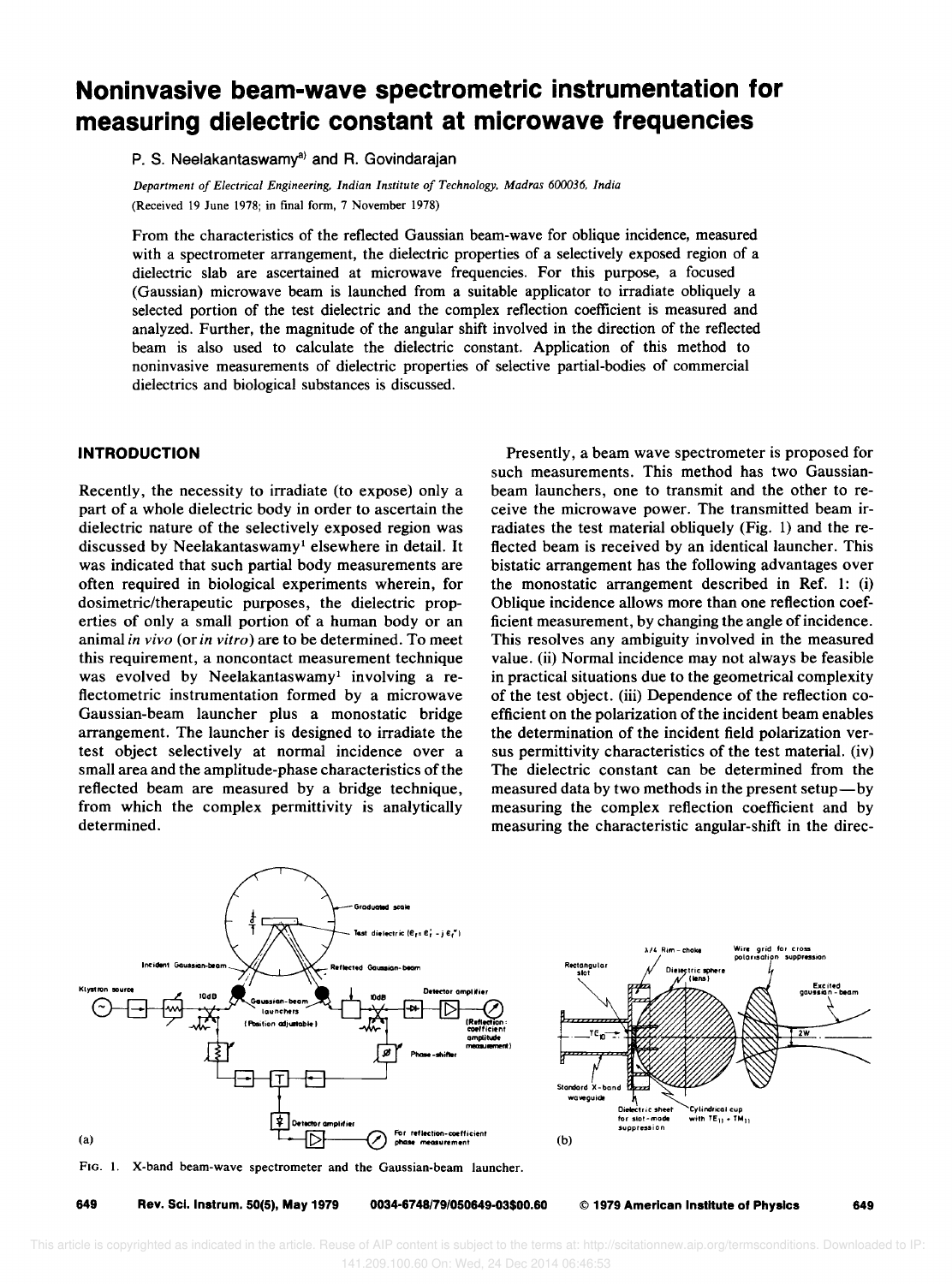

FIG. 2. Angular beam-shift measurement.

tion of the reflected beam. These two results can be used to cross-check against each other.

Using the experimental set up to be described and the theoretically formulated results on the complex reflection coefficient/angular beam shift, the test procedure involved in the measurement is presented here along with the relevant calculations.

#### **I. MEASUREMENT TECHNIQUE**

Presented in Fig. 1(a) is the beam wave spectrometer under discussion. It utilizes a microwave bistatic bridge arrangement and two identical Gaussian-beam launchers to illuminate and receive a focused Gaussian beam (dominant mode) obliquely at the test dielectric surface. A reflex klystron is used as a microwave source and the complex reflection coefficient is determined by a com-



FIG. 3. Angular beam-shift versus angle of incidence.

parison method. That is, the received beam amplitudephase characteristics are compared with those found when the reflecting surface is a metallic sheet.

The Gaussian beam launcher [Fig.  $1(b)$ ] consists of a Clavin's type horn which supports a balanced mixture of  $TE_{11}$  and  $TM_{11}$  modes and the aperture of this horn illuminates a dielectric sphere (lens). The resulting diffracted field in the image zone of the lens is a highly focused near-circular Gaussian beam as indicated by Neelakantaswamy elsewhere.<sup>2</sup> A wire grid is placed ahead of the sphere lens in order to allow only one particular polarization of the field to propagate and to suppress any spurious cross-polarized component. This ensures the correctness of the formula for reflection coefficient to be used for a given polarization of the incident beam.

Assuming only a dominant mode exists in the beam, the complex reflection coefficient is given by<sup>3</sup>

$$
\gamma_{00} = \frac{n \cos \alpha_i - \cos \alpha_t}{n \cos \alpha_i - \cos \alpha_t} + \frac{4n \cos \alpha_i \cos \alpha_t}{(n \cos \alpha_i + \cos \alpha_t)^2} \sum_{m=1}^{\infty} \left( \frac{n \cos \alpha_i - \cos \alpha_t}{n \cos \alpha_i + \cos \alpha_t} \right)^{2m-1} \exp(jnk2md \cos \alpha_t)
$$
  
 
$$
\times \exp\left(-\frac{km^2 \delta^2}{2kW_s^2 - j2(Z_{10}' - Z_{1m'})}\right) \frac{kW_s^2}{[kW_s^2 - j(Z_{10}' - Z_{1m'})]^{1/2}} \cdot \frac{1}{[kW_s^2 - j(Z_{20}' - Z_{2m'})]^{1/2}},
$$
 (1)

(Electric vector parallel to plane of incidence), where

= refractive index of the test material (= $\sqrt{\epsilon_r}$ ),  $\overline{n}$  $\boldsymbol{d}$ = thickness of the test slab,  $\delta$  $= 2d \tan \alpha_i \cos \alpha_i$  $\boldsymbol{k}$  $= 2\pi$ /free space wavelength,  $Z_{lm}$  $=(Z_{bs,2m+1})$  – jmd tan $\alpha_i$  sin $\alpha_i$ ,  $Z_{\ell m}$  $=(Z_{1s,2m})$  – 2md tan $\alpha_i$  sin $\alpha_i$ ,  $\overline{I}$  $= 1, 2,$  $Z_{1s,2m+1} = Z_s + (2m + 1)d \cos^2 \alpha_i/n \cos \alpha_i$  $Z_{2s,2m+1} = Z_s + (2m + 1)d/n \cos \alpha_t$ 

where  $\alpha_i$  and  $\alpha_t$  are the angles of incidence and trans-

650 Rev. Sci. Instrum., Vol. 50, No. 5, May 1979 mission respectively. 2 $W_s$  is the beam spot-size at  $Z_s$ from the source point of the beam.

#### **II. BEAM SHIFT METHOD**

The existence of the angular shift (Fig. 2) in the direction of the reflected beam when a bounded beam undergoes partial reflection from a planar dielectric interface between two dielectric media was identified by Ra et al.<sup>4</sup> and was later extensively analyzed by Antar and Boerner.<sup>5</sup> The physical mechanism which produces this shift has been pointed out by White et al.<sup>6</sup> to be entirely

Microwave dielectric constant